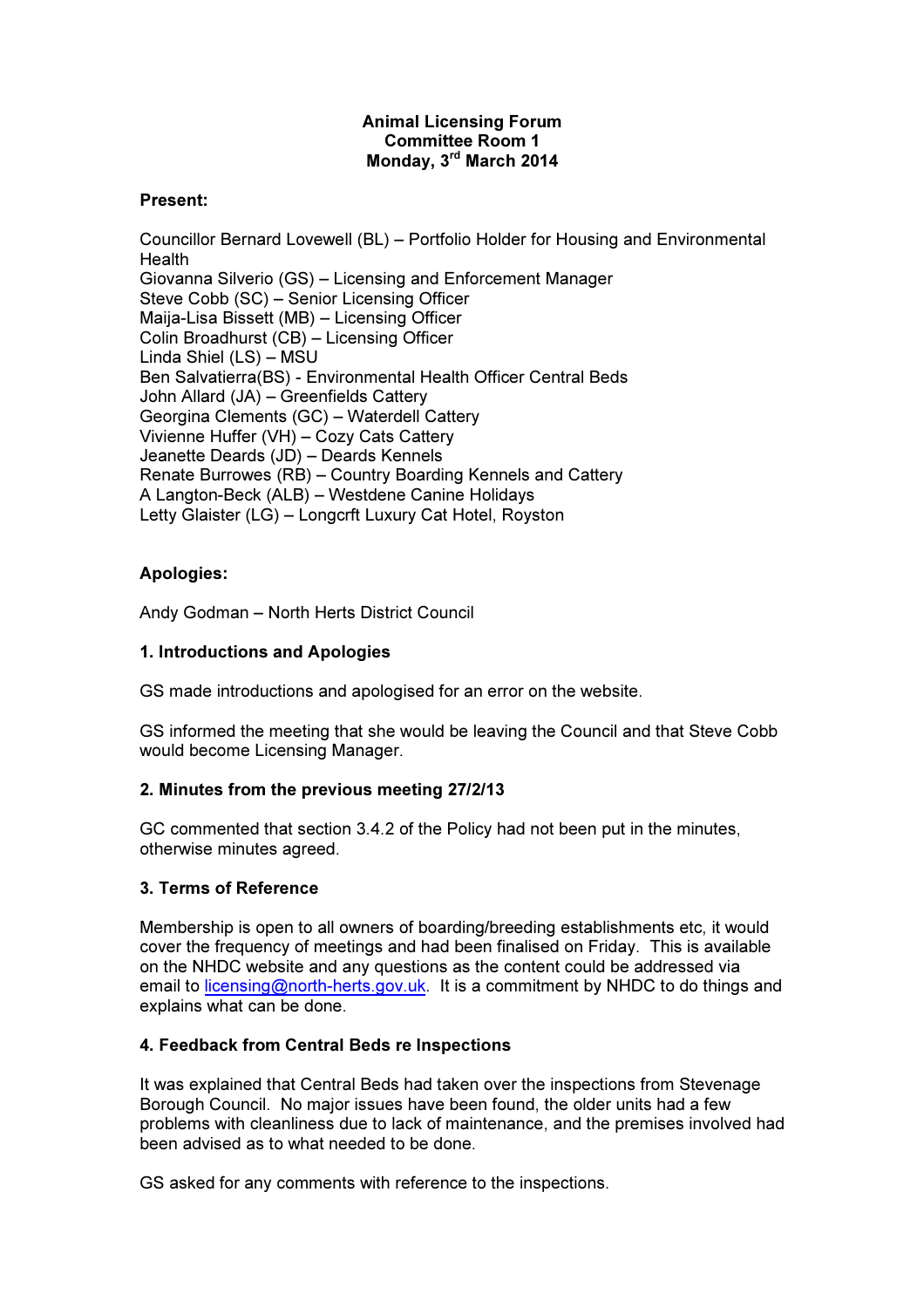GC commented that the inspections had been different to those done by Stevenage Borough Council, seemed more interested in the buildings than the animals.

RB had not had any issues over the last 2½ years but now had issues that needed to be sorted out, barriers need to be put in, was explained this is in the conditions of the licence, this had not been mentioned before.

GS advised that Central Bedfordshire would be doing the inspections until the end of the calendar year. With regard to the pen size all licence holders were exempt for the life of the existing business. There is no intention at this time to use another authority, Central Bedfordshire have three different inspectors and they all worked together and would discuss any queries before a decision is made, they are trying to help to meet requirements of legislation if there are any questions ask at the time of inspection.

BS - have looked at the history of the premises and if they are complying there is no need to spend too long looking at the animals more a Health and Safety issue, i.e. up to date Electric Certificates etc.

GC commented that Richard Johns was like a breath of fresh air.

BS advised that Central Beds visit 3 times and if there are no problems will ring rather than visit to see if all ok, unless there is a report of a complaint or accident and wondered whether NHDC would consider this. They can be contacted if assistance is required.

Question was asked about a fire alarm not being linked to the house, GC said that a Fire Officer had said this was not needed. Consistency is needed in inspections.

JA advised something was raised during his inspection was told had not got to do it but was recommended it be done.

BS explained they are health and safety inspectors experienced with Animal Welfare, safety is an issue that is a legal requirement, recommendations would be give rather than serving a notice giving areas that needed attention. Trying to work with the premises, if things are seen they will be mentioned. Do know that Animal Welfare is as imported as Health and Safety, they do look at the animals and if they saw something that deemed it necessary they do call a vet in.

RB was aware that members of the Forum were all small establishments and that a lot of home boarders are not licensed, NHDC need to be aware. Felt that a lot of people did not know they needed to be licensed.

SC advised this is in hand, when they get reports and visit is made, if anyone knows of anyone doing this please advise NHDC via the licensing in box.

RB some people are not happy to use kennels/catteries and the stricter inspections are welcomed and wondered if some sort of grading system could be put in place, felt they were competing with home boards/pet sitters and concerns over kennel cough in boarding establishments, had heard of an incident at a home boarder. Real need to make changes with regards to this.

General public should be more aware and should ask if any establishment holds a licence to board.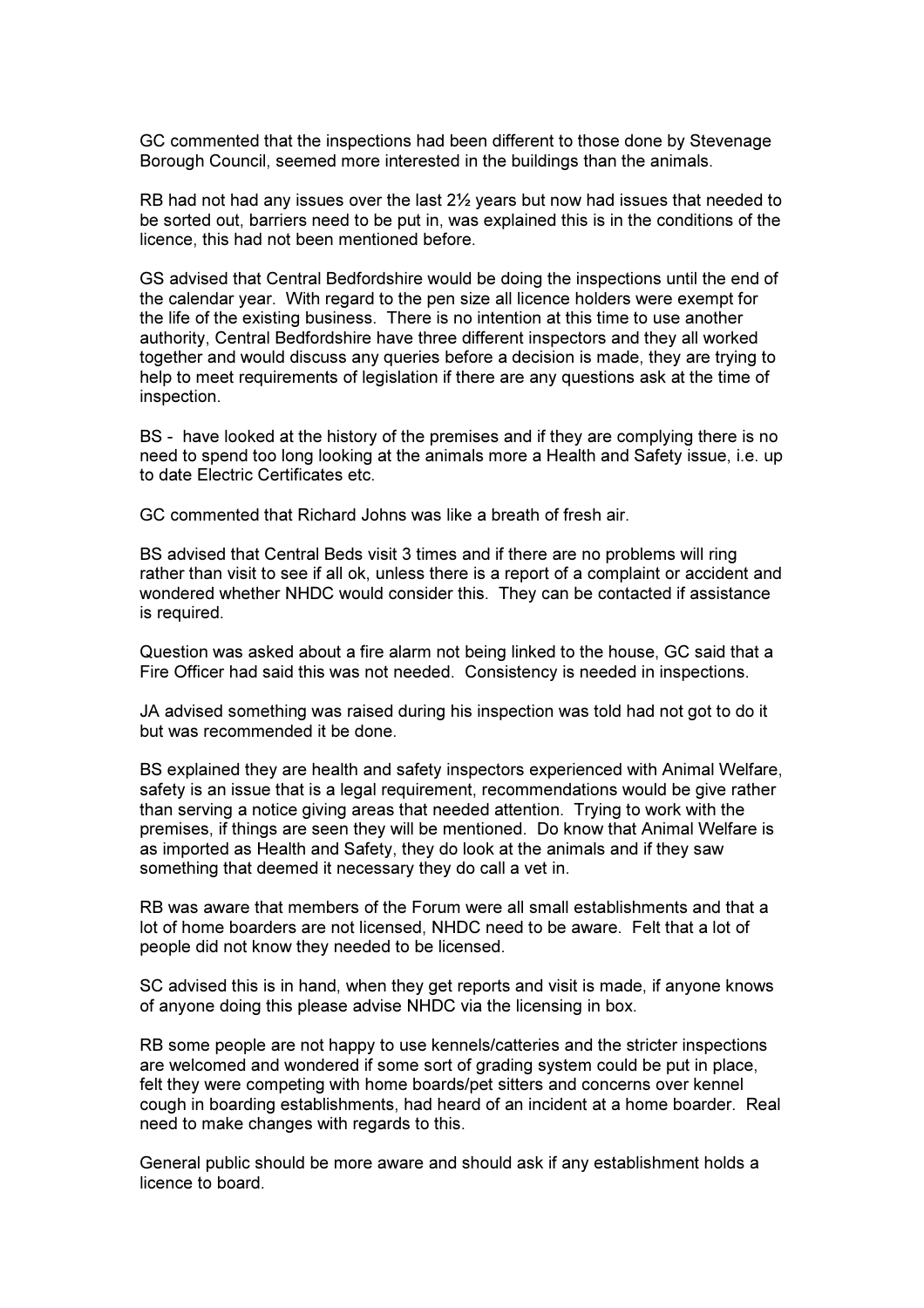Also dog walkers, some are walking up to 5 dogs at a time, dogs have been known to attack people and other dogs.

RB now has a dog park at her kennels but only walks dogs with other dogs if the owner has agreed.

SC – could be a need to educate people and could look to put something in the OUTLOOK magazine which goes to all households in North Herts. Enforcement Officers are out doing dog fouling campaigns and can boost knowledge as they meet regular dog walkers. Number of dogs being walked comes under a separate legislation, if problem in North Herts could look to put control orders in place.

All licence holders have conditions that must be met attached to their licence.

A separate set of conditions exist for home boarding dependant on the size of the business.

#### 5. DEFRA – consultation from Summer 2012 on 'Promoting More Responsible Dog Ownership

GS advised that MB would give the background of this as follows:

The latest consultation (2012) sought views on the method of introduction of compulsory micro chipping. Overall Support for this has increased to 96% (of 26,849 responses).

76% favoured the option of compulsory micro chipping of all dogs after a defined period. The consultation suggested on year. However, 40% of those in favour of this option felt a lead in period of more than one year would be required.

A three year lead time for 2013 to 2016 is proposed.

DEFRA plans to introduce Regulations requiring all dogs to be micro chipped in England from 6 April 2016. Those regulations would require owners to microchip a dog and register it on an authorised database; owners would have to register the details of any new owners prior to transfer of ownership of a dog and require owners to keep their contact details up to date on the microchip databases.

The consultation sought views on four proposals:

- 1. A requirement that all dogs are micro chipped.
- 2. An extension of criminal law (i.e. section 3 of the 1981 Act) to all places, including private property.
- 3. Allow owners of dogs seized as suspected dangerous dogs or prohibited types to retain possession of their dogs until the outcome of court proceedings.
- 4. Increase the application fee for dogs to be placed on the Index of Exempted Dogs

A very clear majority felt that owners should not be prosecuted if their dog attacks an intruder who has no legal right to enter the owners home.

DEFRA is of the view that owners of dogs should be responsible for their dogs and answerable whenever and wherever those dogs may be dangerously out of control.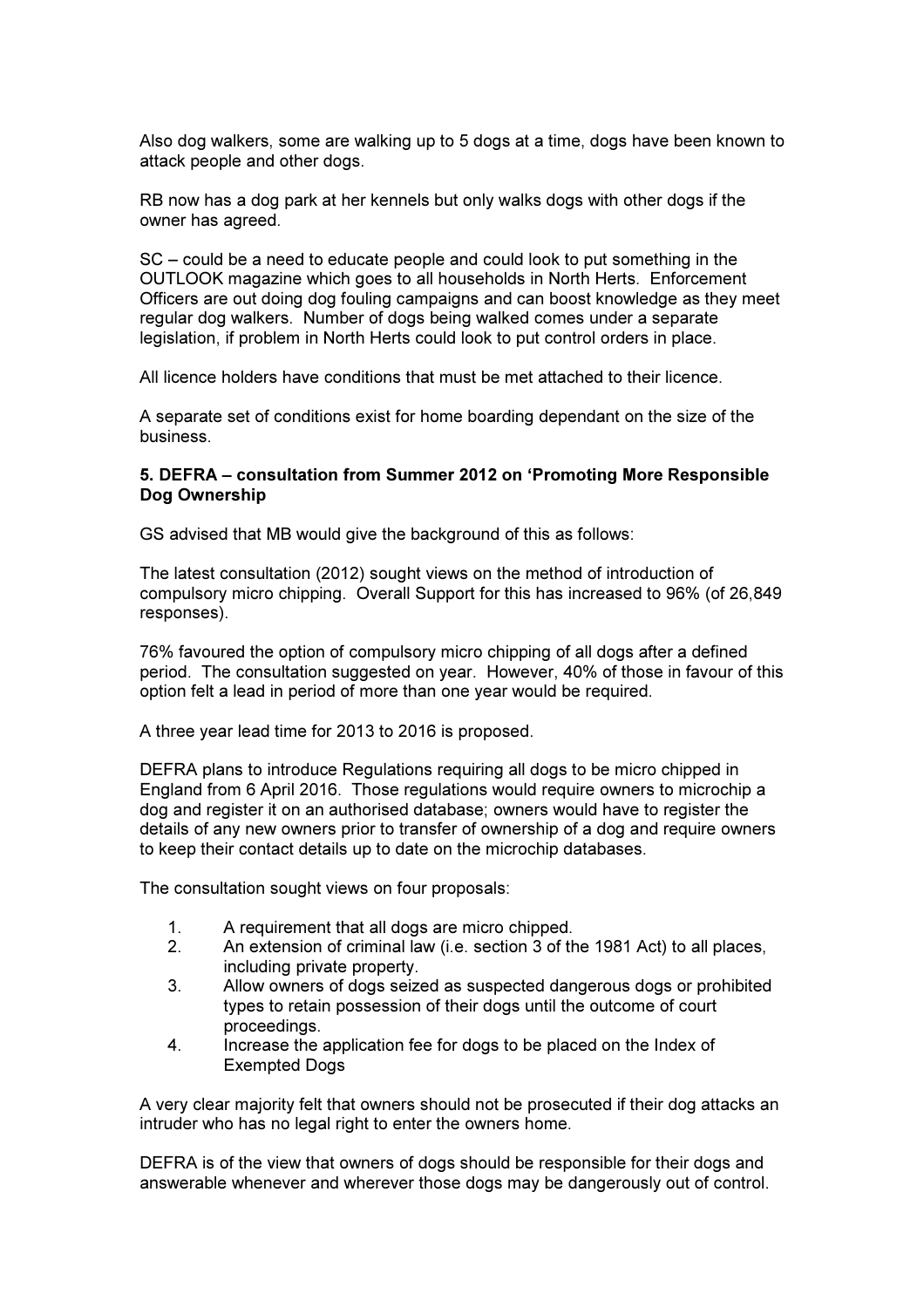Friends and family in homes and anyone legitimately on premises such as social services, health professionals and utility works should be protected by law, as should anyone delivering to the door such as postal workers.

The intention is to judge cases on their merits, protecting householders but not to protect burglars or other intruders trespassing on private property. This level of protection however would not extend to situations where a child goes into a garden to retrieve, say a lost ball.

The Dangerous Dogs Act should apply to any part of private property so that all cases of dog attacks can be investigated by the police and appropriate action taken against irresponsible owners who allow their dogs to be dangerously out of control.

A large majority (85%) agreed with the proposal to allow owners of dogs seized as suspected dangerous dog types to retain possession of their dogs (if considered by police to be no threat to public safety) until the outcome of court proceedings. Most (90%) agreed that kennelling dogs unnecessarily could lead to dogs becoming maladjusted and developing behavioural problems.

The amended legislation will NOT allow dogs considered dangerous to remain with their owners until court proceedings have been completed and those dogs will continue to be kept in kennels until a Court rules they are no threat to the public or a destruction order is executed.

It is better and less stressful for dog and owner if the dogs can stay in their familiar surrounding if at all possible so that behavioural problems do not develop later as a result of kennelling.

#### 6. CIEH Model Licence Conditions & Guidance for Cat Boarding and 7. Animal Licensing Policy Update

It was agreed to do these two items from the Agenda at the same time.

The CIEH policy is based on the model conditions for dog breeding. SC had not had a chance to go through it in detail but would compare the Guidance with the NHDC Policy, if changes are needed and they are minor he will discuss these with BL but if it is a major change this will go to consultation, then to the Licensing Committee and then to Cabinet.

GC commented that micro chipping for cats had not been removed from the final policy as requested.

SC advised this could be looked at again.

GC wanted clarification of whether someone needed to be on site at all times this was a statement by the Stevenage Borough Council inspector.

SC advised the NHDC context was that a licence had been issued to a fit and proper person but it did not mean that you had to be there 24/7 only that something is put in place that reviews on the premises are taking place at regular times, if not on site contact details should be on view. Advisable to log telephone numbers with the Fire Authority, Police, owners, inspectors and have a procedure in place to prove the checking of animals.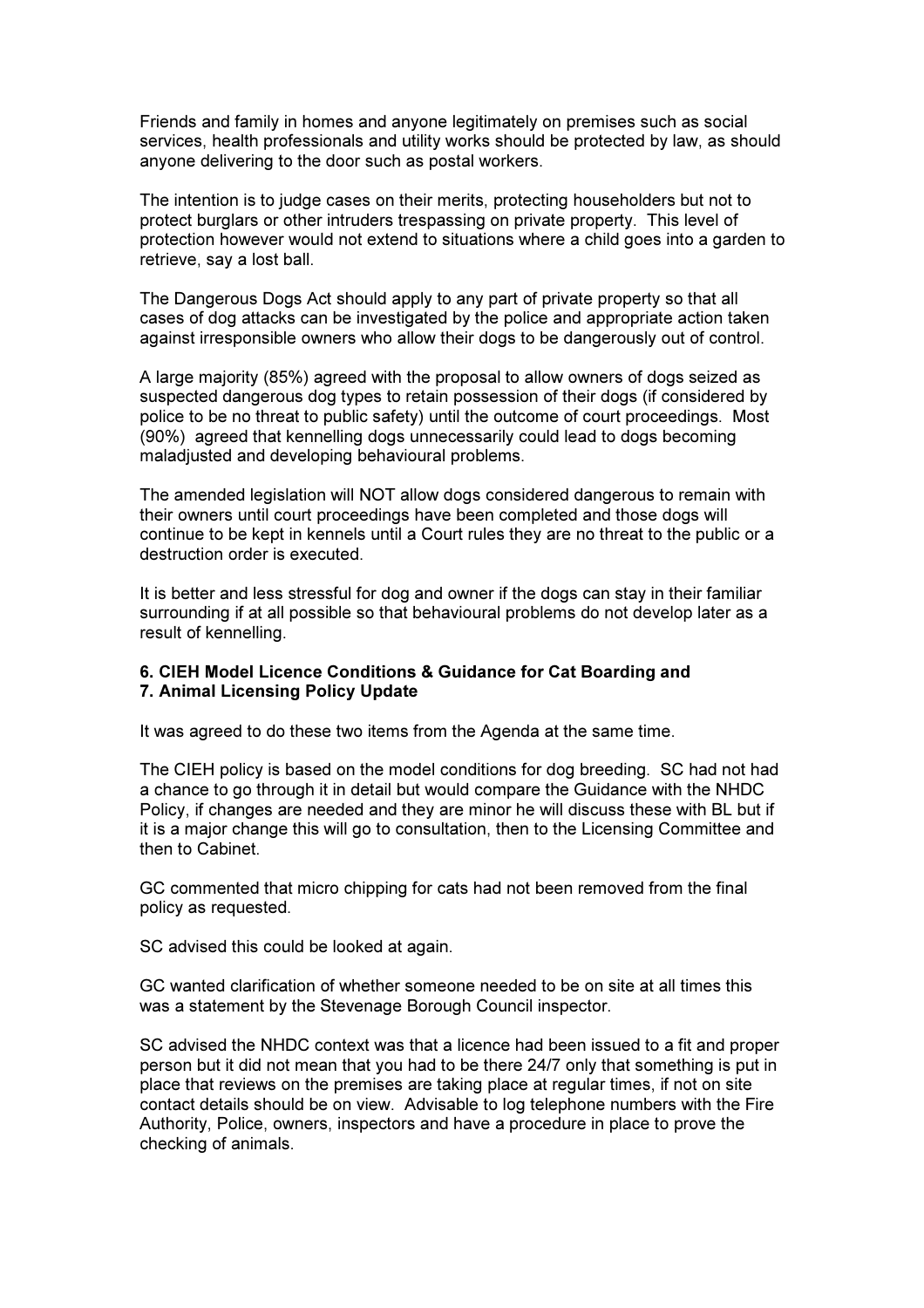All premises had adapted to the conditions of their licence and all licenses had been issued.

There had been a lot of resistance to the police but from NHDC's point of view the policy is needed not just for the animals but all aspects of the licence.

BS commented that larger pens are a lot easier to clean than smaller ones.

GC advised the FAB website gave a flow chart for cat shows showing that injections were needed only one week before a show, not four weeks as required for cats being put in a cattery.

SC any comments regarding changes to the police or updates to minutes should be emailed to the licensing in box, need for consultation but need to be aware that would not be tearing up the policy and starting again. There is a link on the website for the CIEH as follows:

Cat Breeding Establishments: http://www.instituteoflicensing.or...%20(Nov).pdf

And

http://www.instituteoflicensing.or...1)%20(1).pdf

CG would like a set of standards set up from things found on inspections.

SC hands are tied if you want to go the extra mile.

RB Under certain areas need to mix animals, a need for more flexibility in the policy to enable to offer added services.

BL there is a star rating scheme on food establishments in North Herts, what about looking into an animal star rating for premises. The overall assessment may involve customer feedback, would be based on Government guidance and could be worth considering. Food hygiene certificates have bought standards up. The result would not be static there would be an appeal process.

#### 8. Vaccinations for Animals being Boarded

CG produced a copy of a Pet World Letter.

SC advised NHDC had also had a copy and that this was of American origin and resembles nothing we do here. The issue of vaccinations prior to boarding can be looked at, give feedback on what was suitable in terms of this.

CG had spoken to a vet and they are considering reducing the number of vaccinations, for example if you had a cat in an isolation cage they could end up with a sick cat in the next cage that had not been vaccinated.

SC advised discussion will take place on this with BS.

CG It is just the wording in the Policy, could it not just say 'have current vaccination. All vets have different views on the length of vaccination and that cats can become immune at a certain age.